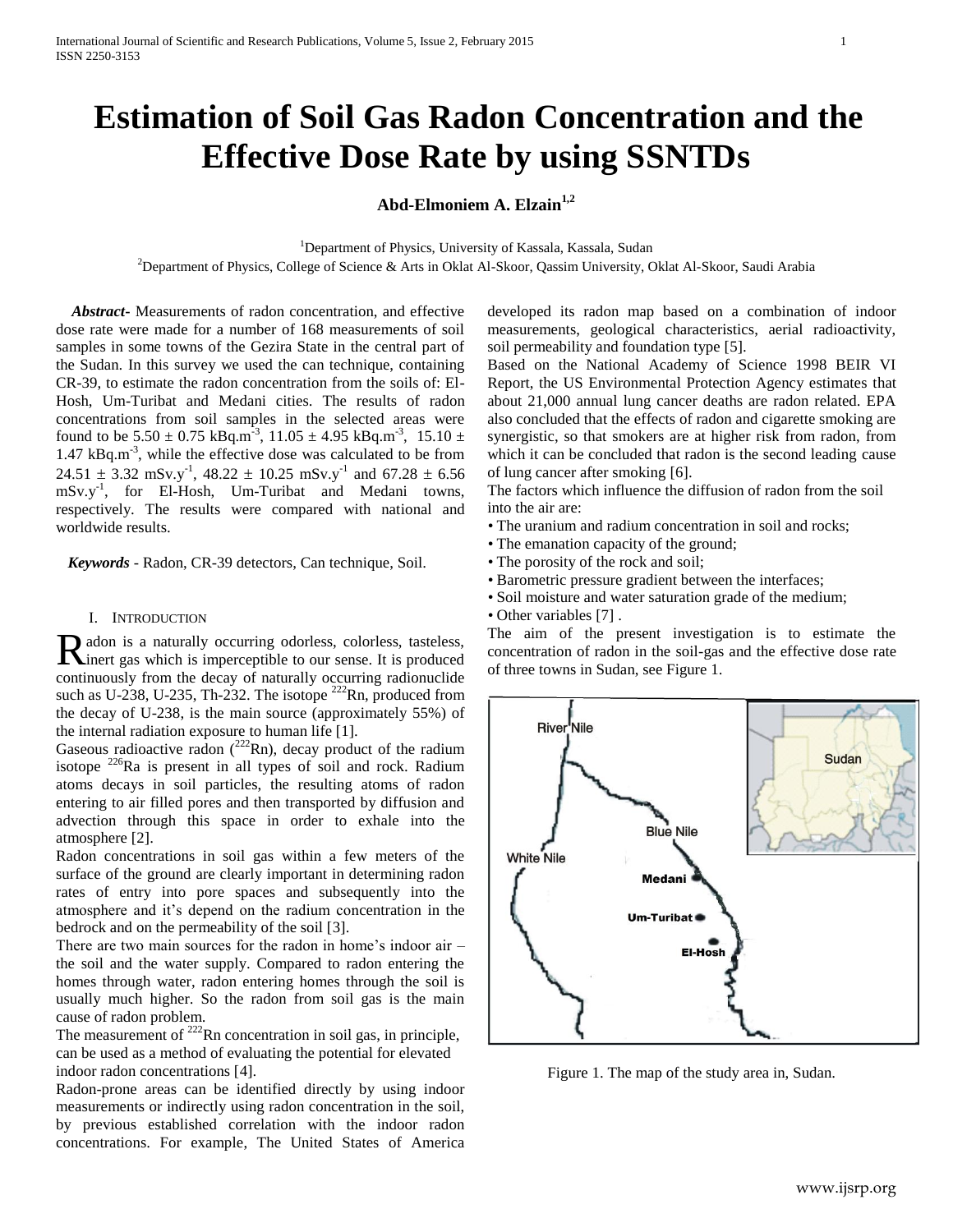### II. MATERIALS AND METHODS

 The can technique [8–10] was employed for the measurement radon concentration and radon effective dose rates in soil samples from three towns in Sudan (Figure 1).

An amount of 4 kg from each sample was collected under the depth 30 cm within 1.5m of the foundations of the dwelling in selected locations, the samples were dried in a temperature controlled furnace (oven) at a temperature  $100 \pm 0.1$ °C for 24 h to ensure that moisture is completely removed, then the samples were crushed to a fine powder and sieved through a small mesh size to remove the larger grains size and render them more homogenous. About 250 g of each sample was placed in a plastic can of dimensions of 10 cm in height and 7.0 cm in diameter [11]. A passive method (can-technique) using SSNTDs for measurements of radon exhalation rate was used [11-14].

A piece of CR-39 detector of size  $2 \times 2$  cm was fixed on the top of inner surface of the can, in such a way, that it is sensitive surface always facing the sample. The can is sealed air tight with adhesive tape and kept for exposure of about three months. During exposure period, the detector is exposed freely to the emergent radon from the sample in the can so that it could record alpha particles resulting from the decay of radon in the remaining volume of the can. After that, the dosimeters were separated from the sample cup, collected and chemically etched in a 30% solution of KOH, at  $(70.0 \pm 0.10)$ °C for a period of 9 hours. The resulting  $\alpha$  tracks were counted under an optical microscope of magnification 400X.

The track density was determined and converted into activity concentration  $C_{\text{Rn}}$  (Bq.m<sup>-3</sup>) by using Eq (1) [11, 15-18]:

K t C Rn Rn Rn …………………….(1)

where  $\rho$  is the track density (tracks per cm<sup>2</sup>), t is the exposure time and  $K_{Rn}$  is the calibration constant which was determined previously to be:  $K_{Rn} = 3.746 \times 10^{-3}$  tracks.cm<sup>-2</sup>h<sup>-1</sup> per Bq.m<sup>-3</sup> [11]. The annual effective dose equivalent, E<sub>Eff</sub>, was related to the average radon concentration  $C_{Rn}$  by Eq (2):

$$
E_{\text{Eff}}(WLM.y^{-1}) = \frac{8760 \times n \times F \times C_{Rn}}{170 \times 3700} \dots (2)
$$

Where:  $C_{\text{Rn}}$  is in Bq.m<sup>-3</sup>; n is the fraction of time spent indoors; F is the equilibrium factor; 8760 is the number of hours per year; and 170 is the number of hours per working month. The values of  $n = 0.8$  and  $F = 0.4$  [3], were used to calculate  $E_{\text{Eff}}$ . For radon exposure, the effective dose equivalents were estimated by using a conversion factor of 6.3 mSv.WLM<sup>-1</sup> [17-19].

#### III. RESULTS AND DISCUSSION

 This research presents the data of soil gas radon concentration and the effective dose rate from three towns in Sudan through its inner areas.

Table 1. show the radon concentration and effective dose for El-Hosh town in the Gezira State - Sudan. The values of soil gas radon concentration were ranged between 2.11 and  $9.50 \text{ kBq.m}^3$ , with an average of  $5.50 \pm 0.75$  kBq.m<sup>-3</sup>. The soils of El-Hosh town were noticed to be more moist as compared with other soils in addition to that it some of soils are sandy soils. It was found that radon gas is likely to be emitted from drier soils more than from moist or water saturated soil [21, 22]. It might be useful to recall that, the radon concentration is lower for sandy soils near the saturation state [23].

The values of soil gas radon concentration for El-Hosh town are slightly lower than that found in Saudi Arabia of 6.71 kBqm<sup>-3</sup> [12], similar to that recorded in Iraq of 5.74 kBqm<sup>-3</sup>[23], slightly larger than the value founded in Egypt of  $4.35 \text{ kBqm}^3$  [24] and greater than that found for Kassala, Sudan of 2.63 kBqm<sup>-3</sup>[25].

For the soil samples taken from Um-Turibat town, as we illustrated in Table 2. the concentration falls within the range of 7.31 and 12.75 kBq.m<sup>-3</sup>, with an average of  $11.05 \pm 4.95$  kBq.m<sup>-3</sup> <sup>3</sup>. This values of concentrations may be due to that the type of the town which is black clay soil with hard texture. The clay soil contain naturally the rare elements, and this will contribute in razing the probability of increasing radon concentration. Our value survey if compared it would be larger than that found in Rabak town Sudan of  $8.20 \text{ kBqm}^3[18]$ , lower than the average soil gas radon concentration of 40.1 kBq.m−3 obtained in Slovenia [26].

Table 3. show the range of soil gas radon concentration in Medani town which is from 8.57 to 19.08  $kBq.m^{-3}$ , with an average of  $15.10 \pm 1.47$  kBq.m<sup>-3</sup>. This results may be attributed to the reason of that Medani town, is located along Blue Nile bank, hence its soil is known to being belonged to the river terrace soils. The soil is classified as alluvium soil that transported and deposited by the Blue Nile River as a result of its flowing from the Ethiopian highlands. The alluvium is thought to be derived mainly from igneous crystalline basement complex, but includes some admixture of sedimentary rocks such as marble and quartzite [27]. It was reported that, the soil gas radon concentration in Singa town of Sudan is  $19.9 \text{ kBqm}^3$ , our result we found for Medani town is much lower than  $75 \text{ kBq.m}^{-3}$  value reported for Austria [28], it is also greater than the recorded values of soil gas radon concentration found in France (Montipellier) with the value of  $2.71 \text{ kBq.m}^{-3}$  [29].

Figure 2. show the average measured values of soil gas radon concentration with respect to each of the towns in our study.

Table 1. Statistical summary of soil gas radon concentration and the effective dose rate for El-Hosh town in Sudan

| No | Area           | No of samples | Min<br>$kBq.m^{-3}$ | Max<br>kBq.m.3 | $(C\pm S.D)$<br>$kBq.m^{-3}$ | <b>Effective Dose</b><br>(mSv per year) |
|----|----------------|---------------|---------------------|----------------|------------------------------|-----------------------------------------|
|    |                |               |                     |                |                              |                                         |
| ı. | E1             |               | 2.11                | 6.48           | $4.96 \pm 0.60$              | $22.10 \pm 2.67$                        |
| ۷. | E2             | 12            | 3.95                | 9.50           | $5.48 \pm 0.56$              | $24.42 \pm 2.50$                        |
| J. | E <sub>3</sub> | 12            | 5.79                | 8.34           | $6.56 \pm 0.84$              | $29.24 \pm 3.74$                        |
| 4. | E4             |               | 3.70                | 6.27           | $5.46 \pm 0.76$              | $24.33 \pm 3.39$                        |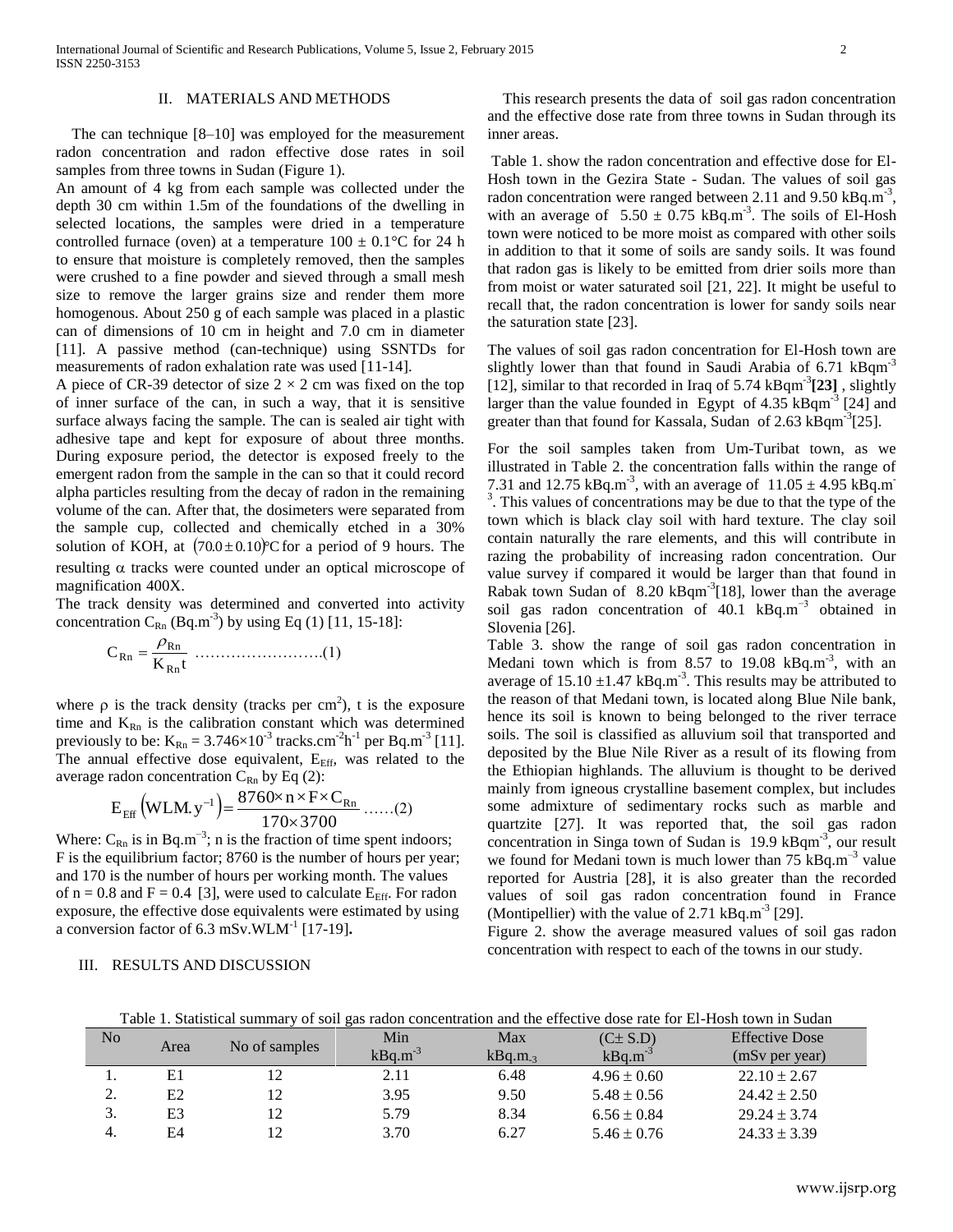Ī

| $\blacksquare$<br><u>.</u><br>⊷ | ∸  | $\Omega$<br>4.0.     | 6.50 | 0.97<br>(1)4                   | $\sim$<br>$22.46 \pm 4$<br>∠د.+ ` |
|---------------------------------|----|----------------------|------|--------------------------------|-----------------------------------|
| 'Jverall                        | 60 | $\sim$<br>$\sim$ 1 1 | 9.50 | $\sim$ $ -$<br>$5.50 \pm 0.75$ | $\sim$<br>24.51<br>J.JZ           |

\*E1, E2, E3, E4, E5 is the sections in El-Hosh town

| Table 2. Statistical summary of soil gas radon concentration and the effective dose rate for Um-Turibat town in Sudan |                |               |              |              |                  |                       |
|-----------------------------------------------------------------------------------------------------------------------|----------------|---------------|--------------|--------------|------------------|-----------------------|
| N <sub>o</sub>                                                                                                        |                |               | Min          | Max          | $(C \pm S.D)$    | <b>Effective Dose</b> |
|                                                                                                                       | Area           | No of samples | $kBq.m^{-3}$ | $kBq.m^{-3}$ | $kBq.m^{-3}$     | (mSv per year)        |
|                                                                                                                       | U1             | 12            | 9.15         | 12.49        | $10.82 \pm 3.34$ | $48.22 \pm 10.25$     |
| 2.                                                                                                                    | U <sub>2</sub> | 12            | 7.31         | 10.46        | $8.88 \pm 3.44$  | $39.57 \pm 9.89$      |
|                                                                                                                       | U3             | 12            | 12.57        | 12.75        | $12.66 \pm 6.81$ | $56.42 \pm 17.56$     |
| 4.                                                                                                                    | U4             | 12            | 11.17        | 12.52        | $11.84 \pm 6.2$  | $52.77 \pm 18.05$     |
| Overall                                                                                                               |                | 48            | 7.31         | 12.75        | $11.05 \pm 4.95$ | $48.22 \pm 10.25$     |
| $\triangle T T 1$ $T T \triangle T T \triangle T T 1 1 1 1$<br>$\cdots$ $\cdots$<br>$\cdot$ 1 $\cdot$                 |                |               |              |              |                  |                       |

\*U1, U2, U3, U4 is the sections in El-Managil town

| Table 3. Statistical summary of soil gas radon concentration and the effective dose rate for Medani town in Sudan |                |               |              |           |                  |                       |
|-------------------------------------------------------------------------------------------------------------------|----------------|---------------|--------------|-----------|------------------|-----------------------|
| N <sub>o</sub>                                                                                                    | Area           | No of samples | Min          | Max       | $(C\pm S.D)$     | <b>EFFECTIVE DOSE</b> |
|                                                                                                                   |                |               | $kBq.m^{-3}$ | $kBq.m-3$ | $kBq.m^{-3}$     | (mSv per year)        |
|                                                                                                                   | M1             | 12            | 12.54        | 16.00     | $13.69 \pm 1.30$ | $61.01 \pm 5.79$      |
| 2.                                                                                                                | M <sub>2</sub> | 12            | 14.10        | 19.08     | $17.24 \pm 1.19$ | $76.83 \pm 5.30$      |
| 3.                                                                                                                | M <sub>3</sub> | 12            | 13.69        | 18.10     | $15.57 \pm 1.58$ | $69.39 \pm 7.04$      |
| 4.                                                                                                                | M4             | 12            | 13.69        | 17.06     | $15.32 \pm 1.56$ | $68.28 \pm 6.95$      |
| 5.                                                                                                                | M5             | 12            | 8.57         | 16.44     | $13.66 \pm 1.73$ | $60.88 \pm 7.71$      |
| Overall                                                                                                           |                | 60            | 8.57         | 19.08     | $15.10 \pm 1.47$ | $67.28 \pm 6.56$      |
|                                                                                                                   |                |               |              |           |                  |                       |

\*M1, M2, M3, M4, M5 is the sections in Medani town



Figure 2. Soil gas radon concentration with respect to the towns

The mean effective dose rate for soil samples in each town in this study were found to be  $24.51 \pm 3.32$  mSv per year,  $48.22 \pm$ 10.25 mSv per year and  $67.28 \pm 6.56$  mSv per year, for El-Hosh, Um-Turibat and Medani soils respectively. The

maximum effective dose rate was found at Medani soils while the minimum effective dose rate was found to be for El-Hosh town.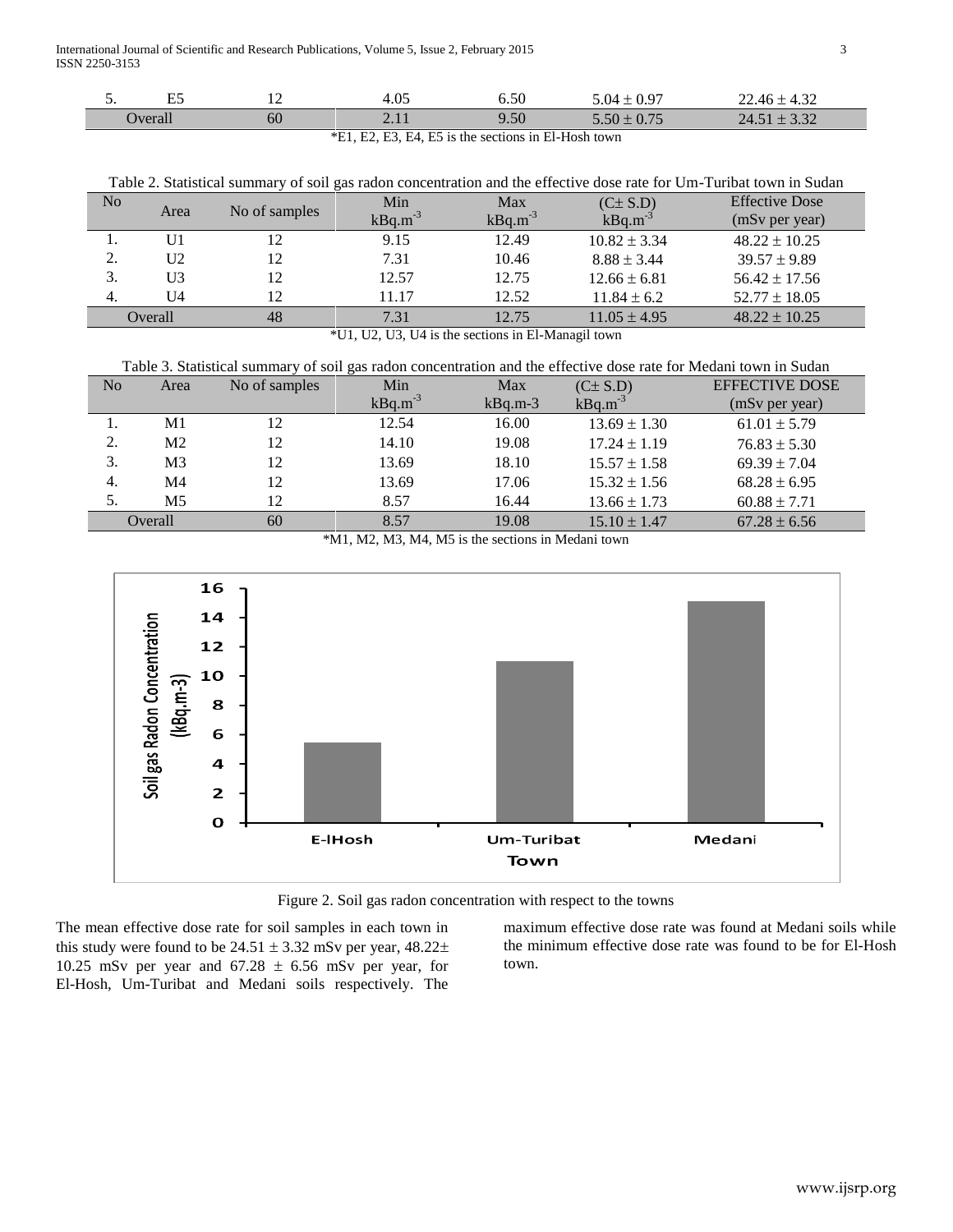International Journal of Scientific and Research Publications, Volume 5, Issue 2, February 2015 4 ISSN 2250-3153



Figure 3. Effective dose rate values for soil samples in El-Hosh, Um-Turibat and Medani towns.

#### IV. CONCLUSION

In this study a total of 168 measurements of soil gas radon concentration measurements have been done in three towns in the central part of the Sudan namely: El-Hosh, Um-Tribat, Medani towns. The study was conducted using previously calibrated passive dosimeters containing CR-39. From the results of our study we conclude that the minimum soil radon concentrations were measured in moist, humid and arable saturated soils. The maximum values of concentration was found in a soil in Medani town, which is annually renewed by re-sedimentations of silt from the Blue Nile river. The computed values of soil gas radon concentrations for all towns were compares with data reported from different geographical regions. The effective dose rate for the soil samples were correlated to the soil gas concentration value measured for each town of this survey.

#### ACKNOWLEDGMENT

I gratefully acknowledge Kassala University and the working staff, for their kind patience and helps with the radon sampling, during the whole period of the research.

#### **REFERENCES**

- [1] ICRP, "International Commission on Radiological Protection (ICRP) 1993 Protection against Radon-222 at homes and at work"; *ICRP Publication 65, Annals of ICRP 23(2).*
- [2] UNSCEAR, " Sources and effects of ionizing radiation", *United Nations Scientific Committee on the Effect of Atomic Radiation, Annex A, United Nations, New York, 1988*
- [3] UNSCEAR, "Sources and effects of ionizing radiation". *Report to General Assembly, with Scientific Annexes. New York: United Nations, 2000.*
- [4] D. Iskandar, T. Iida, H. Yamazawa, J. Moriizumi, J. Koarashi, K. Yamasoto, K.·Yamasaki, M. Shimo, T. Tsujimoto, S. Ishikawa, M. Fukuda, H. Kojima, "The transport mechanisms of  $^{222}$ Rn in soil at Tateishi as an anomaly spot in Japan', *Applied Radiation and Isotopes*, 2005, 63, pp. 401–408.
- [5] USEPA, "Protocols for Radon and Radon Decay Product Measurement in Homes", United States Environmental Protection Agency, *USEPA Publication 402-R-92-003.* Washington, D.C*,* 1993*.*
- [6] USEPA , "U.S. Environmental Protection Agency 2012 A Citizens Guide to Radon: The Guide to Protecting Yourself and Your Family from Radon', EPA 402/K-12/002, May 2012, www.epa.gov/radon.
- [7] UNSCEAR, "Sources and effects of ionizing radiation", *United Nations Scientific Committee on the Effects of Atomic Radiation*, New York, 1993.
- [8] F. Abu-Jarad, "Application of nuclear track etch detector for radon related measurements", *Nucl. Track Radiat. Meas. J.,* 1988, 15, pp. 525-534.
- [9] H. W. Alter and P. B. Price "Radon detection using track registration material", *US Patent*, 1972, 3, pp. 665, 194 Terradex Corp.
- [10] D. M. B. Baruah, P. C. Deka, M. Rahman, " Measurement of radium concentration and radon exhalation rate in soil samples using SSNTDs", *The African Review of Physics*, 2013, 8(32), pp. 215 – 218.
- [11] Abd Elmoniem A. Elzain, "Radon Exhalation Rates from Some Building Materials Used in Sudan" *Indoor and Built Environment published online 5 June 2014*, DIO: 10.1177/1420326X14537285
- [12] S. M. Farid, "Indoor radon in dwellings of Jeddah city, Saudi Arabia and its correlations with the radium and radon exhalation rates from soil", *Indoor and Built Environment published online June 2014*, DOI: 10.1177/1420326X14536749, 2014.
- [13] F. A. Mir, S. A. Rather, "Measurement of radioactive nuclides present in soil samples of district Ganderbal of Kashmir Province for radiation safety purposes", *Journal of Radiation Research and Applied Sciences*, 2014, [http://dx.doi.org/10.1016/j.jrras.2014.03.006.](http://dx.doi.org/10.1016/j.jrras.2014.03.006)
- [14] Mohamed Abd-Elzaher, "An Overview on Studying <sup>222</sup>Rn Exhalation Rates using Passive Technique Solid-State Nuclear Track Detectors", *American Journal of Applied Sciences*, 2012, 9 (10), pp. 1653-1659.
- [15] G. Somogyi "The environmental behavior of radium", *Technical Reports Series No. 310, vol. 1. IAEA*, Vienna, 1990, pp. 229–256.
- [16] G. Somogyi, A. Hafez, I. Hunyadi and M. Toth–Szilagyi, "Measurement of Exhalation and Diffusion Parameters of Radon in Solids by Plastic Track Detectors", Nucl. Tracks Radiat. Meas., 1986, 12(1-6), pp. 701- 704.
- [17] Abd-Elmoniem A. Elzain, "A Study of Indoor Radon Levels and Radon Effective Dose in Dwellings of Some Cities of Gezira State in Sudan". *Accepted for publication in Nuclear Technology and Radiation Protection, to be published.*
- [18] Abd-Elmoniem A. Elzain, Y. Sh. Mohammed, Kh. Sh. Mohammed, Sumaia S. M., "Radium and Radon Exhalation Studies in Some Soil Samples from Singa and Rabak Towns, Sudan using CR-39", *International Journal of Science and Research (IJSR), 2014, 3(11): 632- 637.*